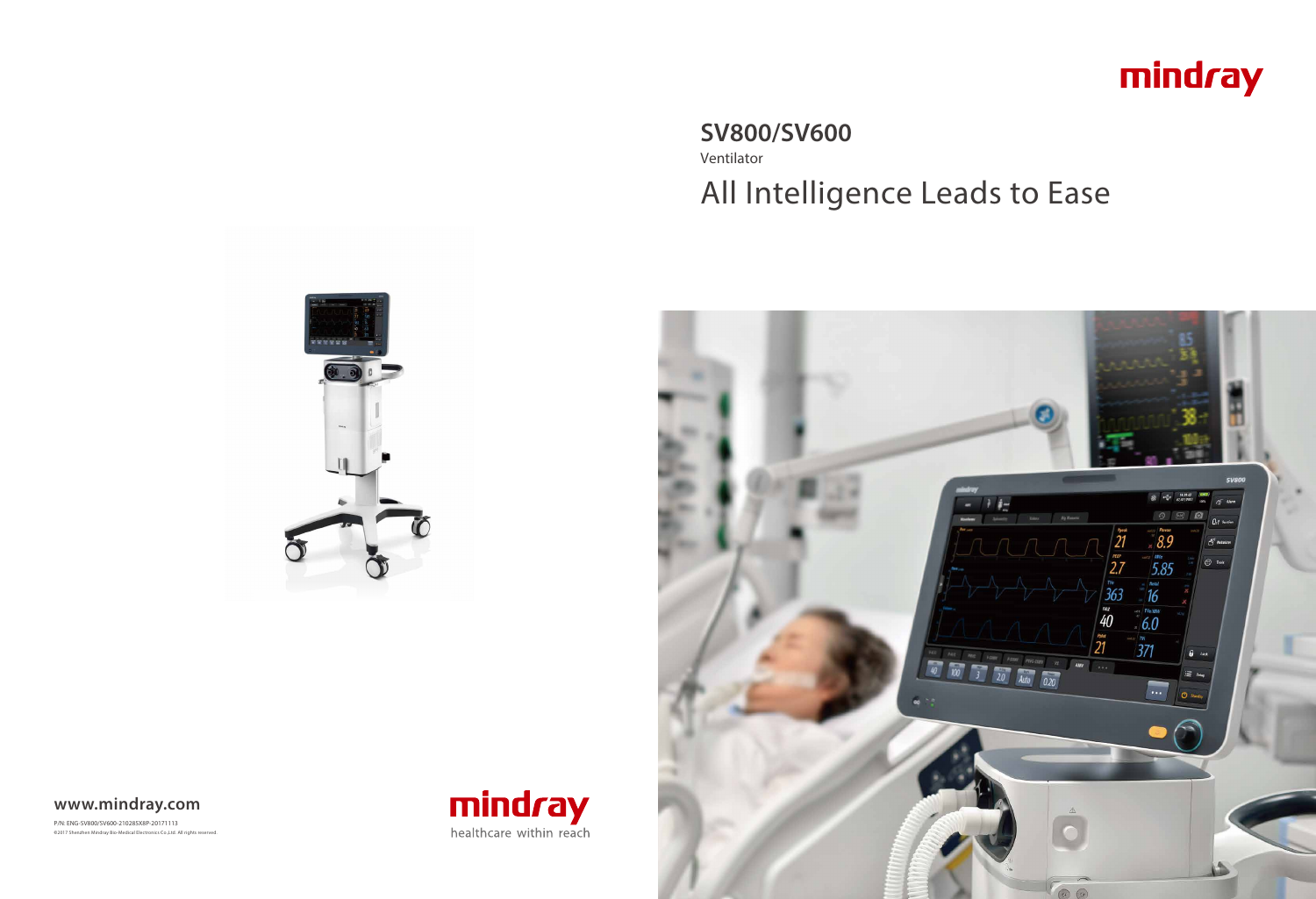# Operational freedom

360° view



1080p HD resolution





#### PulmoSight<sup>™</sup>



In the modern busy clinical environment, ease of use is a fundamental requirement for all medical devices. With this in mind, the new Mindray SV800/SV600 ventilators enable clinicians to set and deliver ventilation therapies quickly and easily via the intelligent ergonomic design and flat user interface.

> Utilizes numerical and graphical displays to show real time resistance, compliance and the spontaneous breathing status. Combined with the dynamic short trend display clinicians are able to monitor and evaluate changes in the patient's pulmonary ventilation and initiate the appropriate therapies.



#### User configurable UI

The SV800 / SV600 ventilator offers exceptional user flexibility. Users are able to configure frequently used parameter controls by making them quick access shortcut keys in the UI. Also the ventilation mode keys can be arranged in order of frequency of use. This enables you to customize device in your way making parameter adjustment easier and quicker.



Graphic guidelines

The new intuitive graphical display enables users to learn quickly how to navigate and locate mode and parameter controls, thereby reducing errors and improving efficiency.





#### Single level menu design

A flat menu UI avoids the older, more cumbersome, menu style control and ensures that frequently used controls are located on the main UI where they are needed most.



#### Minimal Maintenance

Routine maintenance requires no tools. The new 'door design' means that no tools are required to perform regular routine maintenance of the oxygen sensors, water trap, fan dust filter, HEPA air intake dust filter, etc. This ensures your new device always remains clean and clutter free.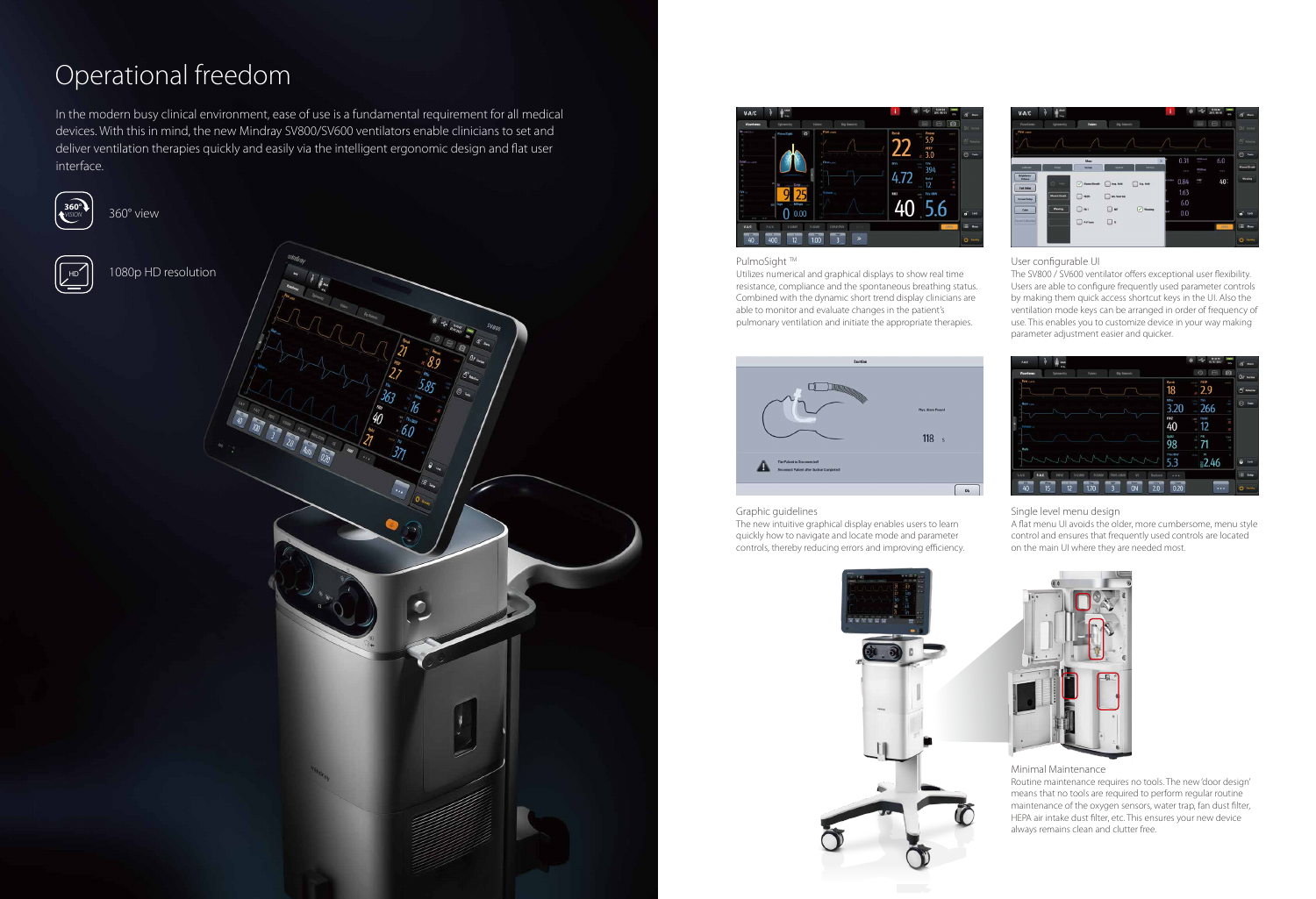MV%

PEEP

# Make the right decision

### An extensive range of ventilation modes

#### Smart ventilation solution: AMV  $TM + IntelligC$

Ventilation modes and decision-supporting tools like Intelligent Assistant are developed on the basis of clinical needs and professional guidelines to help medical personnel calmly make clinical decisions.

Ventilation mode selection and parameter adjustment may be a challenge for many clinicians. Mindray's Adaptive Minute Ventilation (AMV) has been developed using the internationally recognized Otis's Minimum Breathing Work principle. With this feature the new Mindray SV800 / SV600 ventilators are able to intelligently select the optimal Tidal Volume and Respiratory Rate along with the optimal I:E ratio after setting the desired target Minute Volume and switches easily between mandatory breath and spontaneous breath.

- IntelliCycle employs intelligent waveform tracking technology to automatically adjust the spontaneous breath's cycling point to improve ventilator/patient interaction. This reduces the risk of patients breathing asynchronously against the ventilator. - The combination of AMV and IntelliCycle enables the ventilator to make automatic adjustment to ventilator settings reducing the need for clinicians to make repeated, low level, adjustments so they can direct their focus more effectively on other aspects of patient care.

## Powerful tools

#### Dual channel auxiliary pressure monitoring

#### Lung protection kit

High flow  $\mathrm{O}_\mathrm{2}$  therapies are supported with controlled warming and humidification and are capable of a maximum flow rate of 60 L/min. This safe and effective technique is associated with a high degree of patient comfort and is rapidly becoming the brand-new non-invasive technique of choice for many patients.







The auxiliary pressure port can be connected to an esophageal balloon catheter and display esophageal and transpulmonary pressures. These parameters can help clinicians make clear the respiratory mechanics in difficult condition, thus guiding the treatment for critically ill patients. The Dual channel auxiliary pressure monitoring can also be used to evaluate diaphragmatic pressure calculation etc.

The extensive lung protection kit includes Vt/IBW, C20/C , low flow PV tool and lung recruitment tool (Sustain Inflation), enablinges doctors to use small tidal volume ventilation strategy freely, titration of PEEP, and perform lung recruitment, thus improving lung ventilation protection.



**AMV IntelliCycle** 

### Emergency solution: CPRV TM

The innovative CPR emergency ventilation mode, based on traditional controlled mandatory ventilation, automatically shielding the triggers and automatically adjusts alarm limits, also integrates of  $\mathrm{CO}_2$  monitoring. A Quick Start button ensures no time is lost in commencing this key emergency feature.

#### Sequential treatment regimen: Non-invasive ventilation & high flow oxygen therapy

The frequency of tracheal intubation and its associated complications may be significantly reduced when a non-invasive ventilation therapy regimen is employed during the pre and post weaning phase. This technique is becoming more common within the ICU environment. To ensure the desired therapeutic effects are realized Mindray SV800 / SV600 ventilators employ a leakage compensation capability of 65 L/min.